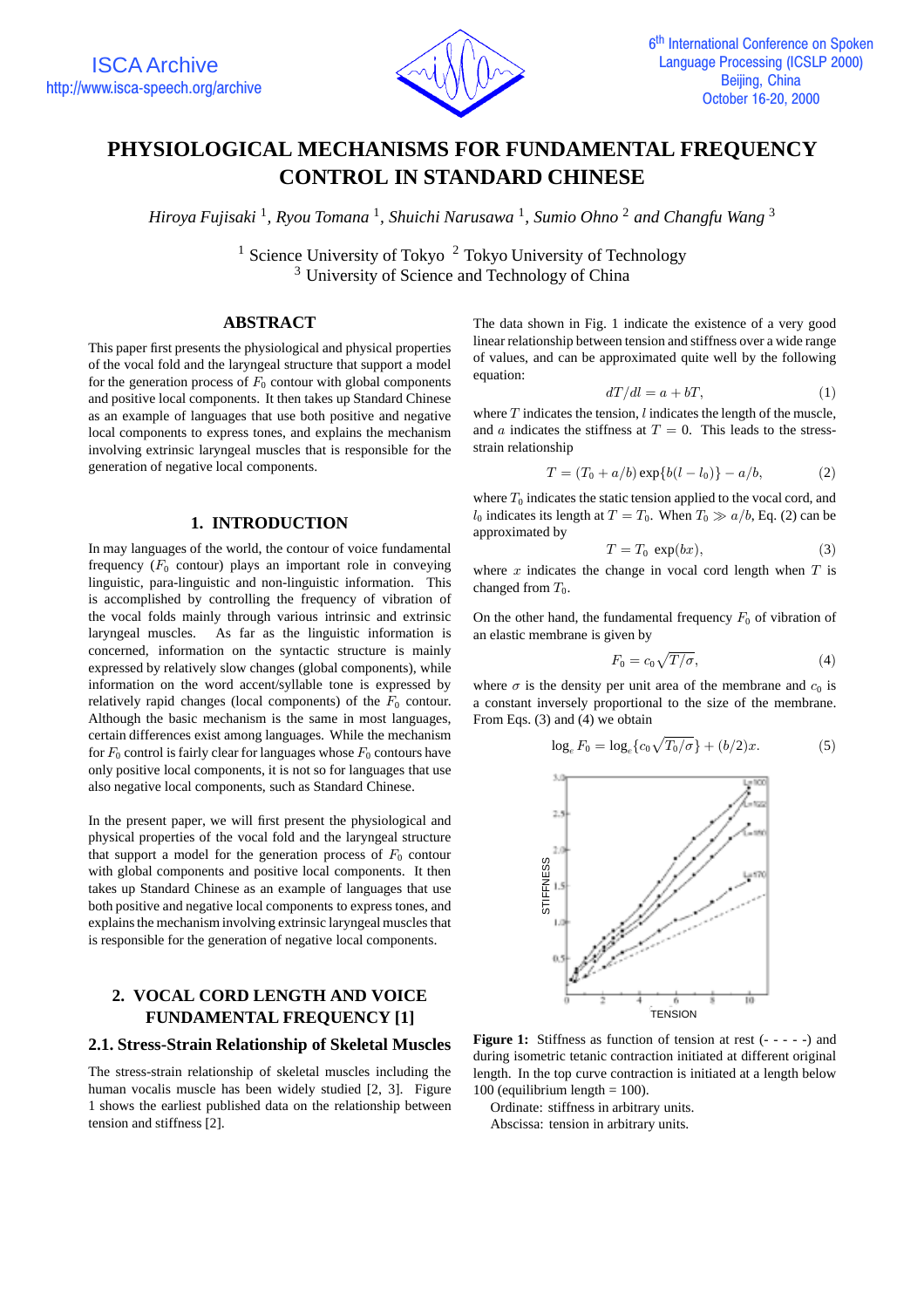Strictly speaking, the first term varies slightly with  $x$ , but the overall dependency of  $\log_e F_0$  on x is primarily determined by the second term on the right hand side. This linear relationship was confirmed for sustained phonation by an experiment in which a stereoendoscope was used to measure the length of the vibrating part of the vocal cord  $[4]$ , and will hold also when x is timevarying. Thus we can represent  $\log_e F_0(t)$  as the sum of a constant term and a time-varying term, such that

$$
\log_e F_0(t) = \log_e F_b + (b/2)x(t),\tag{6}
$$

where the constant  $c_0\sqrt{T_0/\sigma}$  in Eq. (5) is rewritten as  $F_b$  to indicate the existence of a baseline value of  $F_0$  to which the time-varying term is added when the logarithmic scale is adopted for  $F_0(t)$ .

#### **2.2. Role of Cricothyroid Muscle**

Analysis of the laryngeal structure suggests that the movement of the thyroid cartilage relative to the cricoid cartilage has two degrees of freedom [5, 6]. One is horizontal translation due presumably to the activity of *pars obliqua* of the cricothyroid muscle (henceforth CT); the other is rotation around the cricothyroid joint due to the activity of *pars recta* of the cricothyroid muscle, as illustrated by Fig. 2. The translation and the rotation of the thyroid can be represented by separate second-order systems as shown in Fig. 3, and both cause small changes in vocal cord length.



**Figure 2:** The roles of *pars obliqua* and *pars recta* of the cricothyroid muscle in translating and rotating the thyroid cartilage.

An instantaneous activity of *pars obliqua* of the CT, contributing to thyroid translation, causes an incremental change  $x_1(t)$ , while a sudden increase or decrease in the activity of *pars recta* of CT, contributing to thyroid rotation, causes an incremental change  $x_2(t)$  in vocal cord length. The resultant change is obviously the sum of these two changes, as long as the two movements are small and can be considered independent from each other. In this case, Eq. (6) can be rewritten as

$$
\log_e F_0(t) = \log_e F_b + (b/2) \{x_1(t) + x_2(t)\},\tag{7}
$$

which means that the time-varying component of  $\log_e F_0(t)$  can be represented by the sum of two time-varying components. Since the translational movement of the thyroid cartilage has a much larger time constant than the rotational movement, the former is used to indicate global phenomena such as phrasing, while the latter is used to indicate local phenomena such as word accent.

# **2.3. A Functional Model for the Process of** F**<sup>0</sup> Contour Generation**

The foregoing analysis of the physiological and physical mechanisms for controlling  $F_0$  supports the functional model for the process of  $F_0$  contour generation shown in Fig. 4 [7-9]. In this model, the activities of CT *pars obliqua* over a short time interval as compared to the time constant of the translational mechanism are named 'phrase commands' and are represented by impulses, while activities of CT *pars recta* for a certain duration, with rapid onset and offset, are named 'accent commands' and are represented by square waves.

The mechanism that produces changes in  $\log_e F_0(t)$  from the phrase commands is named 'phrase control mechanism' and its outputs are named 'phrase components.' Likewise, the mechanism that produces changes in  $\log_e F_0(t)$  from the accent commands is named 'accent control mechanism' and its outputs are named 'accent components.' The outputs of these two mechanisms are added to a constant component  $\log_e F_b$  to produce the final  $\log_e F_0(t)$ . Although a further mechanism ('glottal oscillation mechanism') is required to obtain the glottal source waveform, this final stage can be disregarded in the discussion of  $\log_e F_0(t)$ . For the rest of the paper, we shall use the word ' $F_0$ contour' to indicate  $log_e F_0(t)$ .



**Figure 3:** Equations of translation and rotation of the thyroid cartilage.

**Figure 4:** A functional model for the process of generating  $F_0$  contours.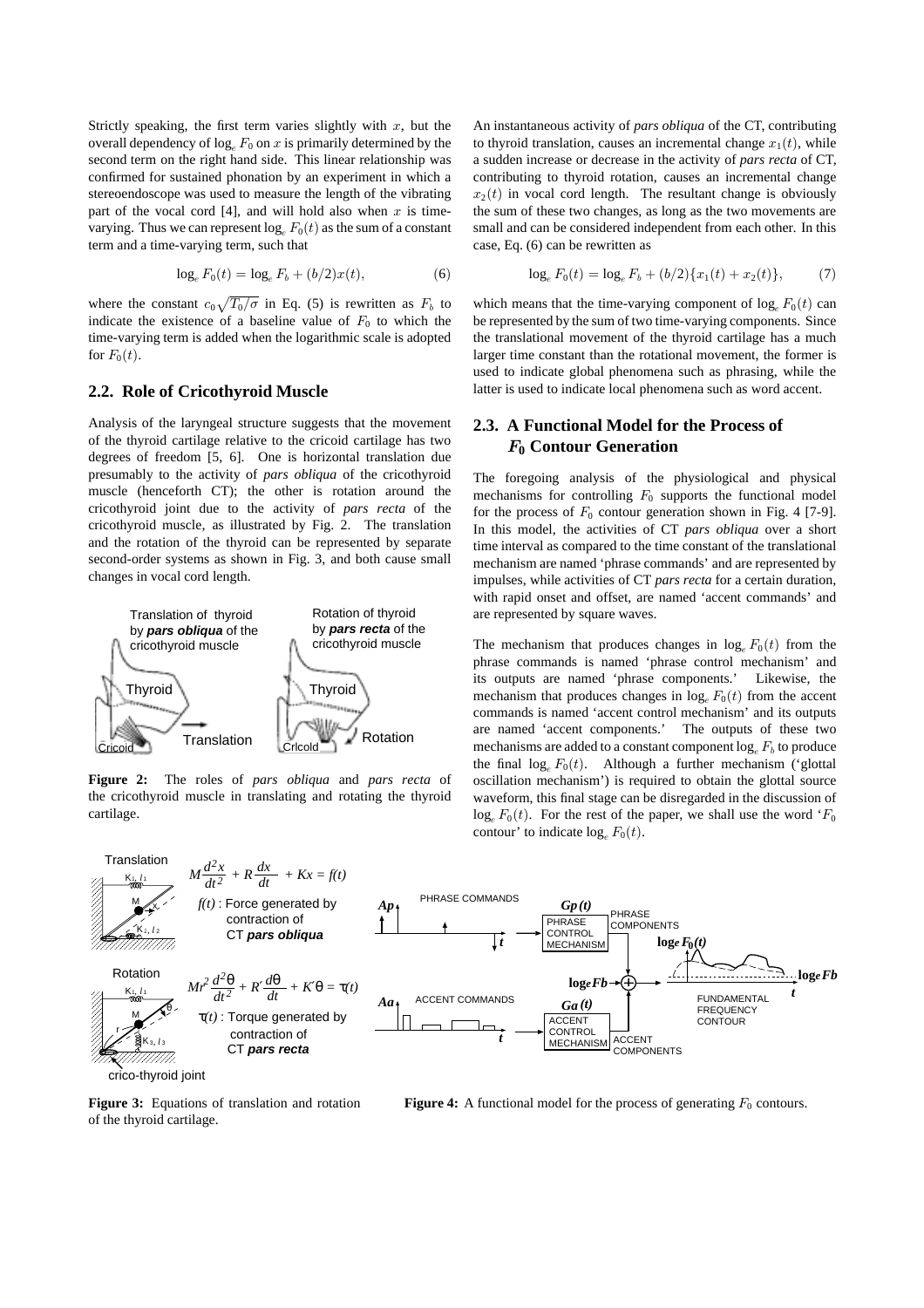In this model, the  $F_0$  contour is expressed by

$$
\log_e F_0(t) = \log_e Fb + \sum_{i=1}^{I} Ap_i Gp(t - T_{0i}) + \sum_{j=1}^{J} Aa_j \{Ga(t - T_{1j}) - Ga(t - T_{2j})\},
$$
\n(8)

$$
Gp(t) = \begin{cases} \alpha^2 t \exp(-\alpha t), & \text{for } t \ge 0, \\ 0, & \text{for } t < 0, \end{cases}
$$
 (9)

$$
Ga(t) = \begin{cases} \min[1 - (1 + \beta t) \exp(-\beta t), \gamma], & \text{for } t \ge 0, \\ 0, & \text{for } t < 0, \end{cases}
$$
 (10)

where  $Gp(t)$  represents the impulse response function of the phrase control mechanism and  $Ga(t)$  represents the step response function of the accent control mechanism. The symbols in these equations indicate

- $Fb$ : baseline value of fundamental frequency,
- $I$ : number of phrase commands,
- $J$ : number of accent commands,
- $Ap<sub>i</sub>$ : magnitude of the *i*th phrase command,
- $Aa_i$ : amplitude of the *j*th accent command,
- $T_{0i}$ : timing of the *i*th phrase command,
- $T_{1j}$  : onset of the *j*th accent command,
- $T_{2i}$  : end of the *j*th accent command,
- $\alpha$ : natural angular frequency of the phrase control mechanism,
- $\beta$ : natural angular frequency of the accent control mechanism,
- $\gamma$ : relative ceiling level of accent components.

Parameters  $\alpha$  and  $\beta$  are assumed to be constant at least within an utterance, while the parameter  $\gamma$  is set equal to 0.9. A rapid downfall of  $F_0$ , often observed at the end of a sentence and occasionally at a clause boundary, can be regarded as the response of the phrase control mechanism to a negative impulse for resetting the phrase component.

It has been found that the model can generate very close approximations to observed  $F_0$  contours of speech of many languages including English [10], German [11], Greek [12], Japanese [8, 9], Korean [13] and Spanish [14], by assuming only positive commands for the accent components. These findings suggest that the on/off pattern of activeties of CT *pars recta* is solely responsible for the realization of word accent in these languages.

# **3.** F**<sup>0</sup> CONTROL IN STANDARD CHINESE 3.1. Languages with Positive and Negative Commands for the Local Components**

Analysis of  $F_0$  contours of several languages including Standard Chinese and Swedish, however, indicates that the local components (associated with tones in the case of Standard Chinese) are not always positive but can be both positive and negative. In other words, it is necessary in these languages to posit commands of both positive and negative polarities for the local components to obtain good approximations to the observed  $F_0$  contours. For example, the  $F_0$  contours of the four tones in Standard Chinese, conventionally classified as High (Tone 1, T1), Rising (Tone 2, T2), Low (Tone 3, T3), and Falling (Tone 4, T4), can be approximated quite well by assuming a positive tone command for T1, a negative one followed by a positive one for T2, a negative one for T3, and a positive one followed by a negative one for T4 within a syllable [15]. Similar switching of polarity is found to occur also in Swedish [16], in which a disyllabic word of Accent 1 is characterized by a positive  $F_0$  excursion for the first syllable followed by a negative excursion for the second syllable. The order of polarity is reversed in a disyllabic word of Accent 2.

Figure 5 illustrates an example of approximation of the  $F_0$  contour of the utterance of Standard Chinese:

*Mu4 ni2 hei1 buo2 lan3 hui4 bu2 kui4 shi4 dian4 zi3 wan4 hua1 tong3.* (The Munich exposition is really an electronic kaleidoscope.)



**Figure 5:** An example of Analysis-by-Synthesis of the  $F_0$  contour of an utterance of Standard Chinese.

Analysis-by-Synthesis of  $F_0$  contours was conducted on a number of utterances of Standard Chinese, and the results indicate that the mean value of  $\beta$  for negative tone commands is significantly smaller than that for positive tone commands, suggesting that the lowering of  $F_0$  in T2, T3, and T4 is caused by an additional mechanism involving muscles other than CT.

## **3.2. Roles of Extrinsic Laryngeal Muscles**

Although several hypotheses have already been presented on the possible mechanisms for the active lowering of  $F_0$  [17], none seems to be satisfactory since these hypotheses do not take into account the activities of muscles that are directly connected to the thyroid catilage and are antagonistic to CT *pars recta* in rotating the thyroid cartilage in the opposite direction.

Several EMG studies have shown that the sternohyoid (henceforth SH) muscle is active when the  $F_0$  is lowered in Standard Chinese [18], but the mechanism itself is not clear since SH is not directly attached to the thyroid cartilage, whose movement is essential in changing the length and hence the tension of the vocal cord.

On the basis of an earlier study on the production of tones of Thai [19, 20], one of the present authors suggested the active role of the thyrohyoid (henceforth TH) muscle in  $F_0$  lowering in these languages. Figure 6 shows the relationship between the hyoid bone, thyoid and cricoid cartilages, and TH in their lateral and frontal views, and Fig. 7 shows thier relationships with three other muscles: VOC (thyrovocalis muscle), CT, and SH.